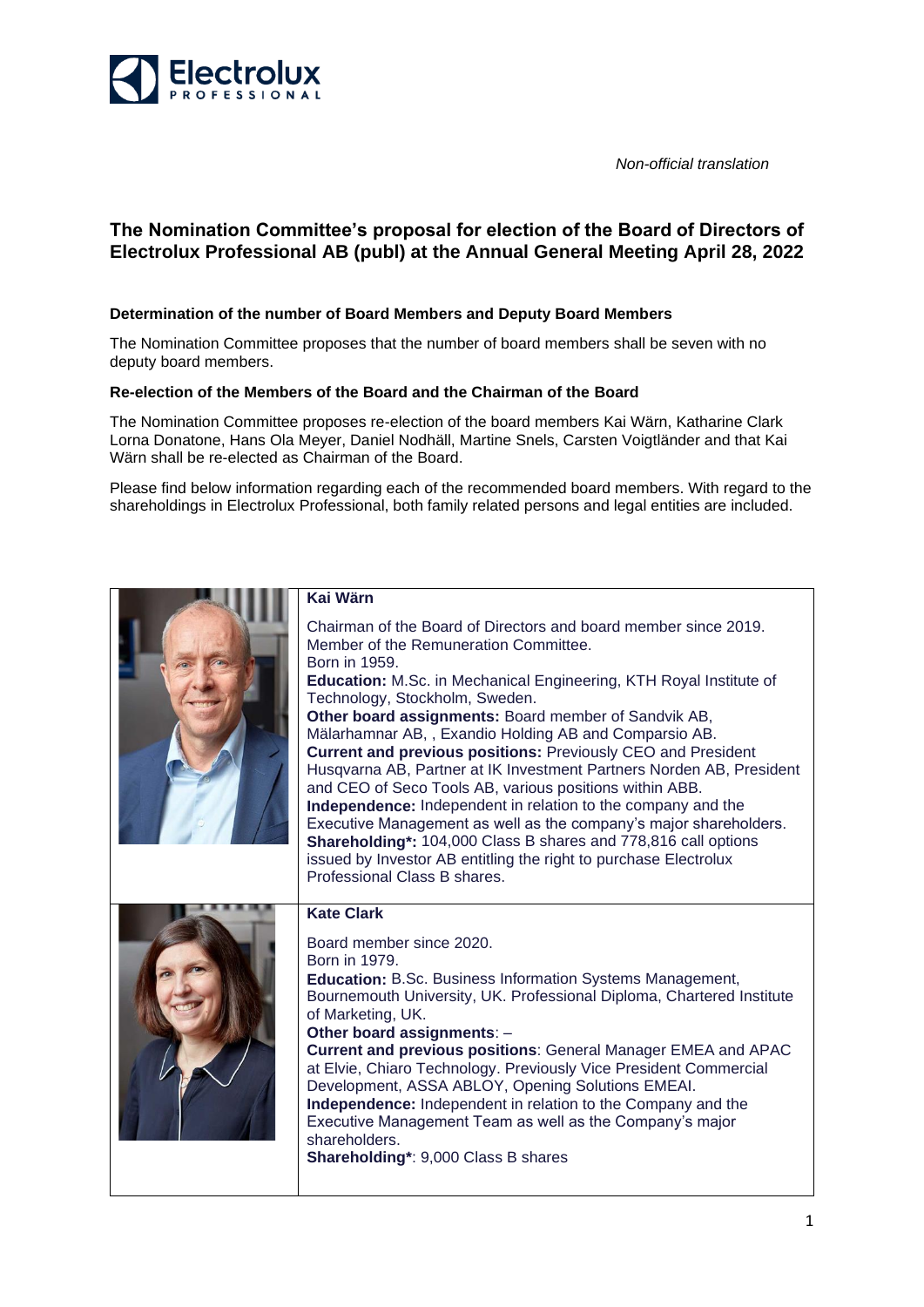

| Lorna Donatone                                                                                              |
|-------------------------------------------------------------------------------------------------------------|
| Board member since 2019. Member of the Audit Committee.                                                     |
| Born in 1957.                                                                                               |
| Education: MBA, Texas Christian University, USA. B.Sc. Tulane                                               |
| University, the United States.                                                                              |
| Other board assignments: Board member of Dawn Food Products                                                 |
| Inc., Sbarro LLC and National Restaurant Association Educational<br>Foundation, USA                         |
| <b>Current and previous assignments/positions: Previously various</b>                                       |
| senior positions within the Sodexo Group.                                                                   |
| Independence: Independent in relation to the company and the                                                |
| Executive Management Team as well as the company's major                                                    |
| shareholders.                                                                                               |
| Shareholding*: 9,000 Class B shares                                                                         |
| <b>Hans Ola Meyer</b>                                                                                       |
|                                                                                                             |
| Board member since 2019. Chairman of the Audit Committee.                                                   |
| Born in 1955.                                                                                               |
| <b>Education:</b> B.Sc. in Economics and Business Administration,<br>Stockholm School of Economics, Sweden. |
| Other board assignments: Board member of Azelio AB                                                          |
| <b>Current and previous positions: Previously Senior Vice President</b>                                     |
| Controlling and Finance, Atlas Copco AB.                                                                    |
| Independence: Independent in relation to the company and the                                                |
| Executive Management Team as well as the company's major                                                    |
| shareholders.                                                                                               |
| Shareholding*: 9,000 Class B shares.                                                                        |
| <b>Daniel Nodhäll</b>                                                                                       |
| Board member since 2019. Member of the Remuneration Committee                                               |
| and the Audit Committee.                                                                                    |
| Born in 1978.                                                                                               |
| <b>Education:</b> M.Sc. in Economics and Business Administration,                                           |
| Stockholm School of Economics, Sweden.                                                                      |
| Other board assignments: Board member of Husqvarna AB and Saab                                              |
| AB.                                                                                                         |
| Current and previous positions: Head of Listed Companies,<br><b>Investor AB.</b>                            |
| Independence: Independent in relation to the company and the                                                |
| Executive Management Team, but not in relation to the company's                                             |
| major shareholders.                                                                                         |
| Shareholding*: 20,000 Class B shares.                                                                       |
|                                                                                                             |